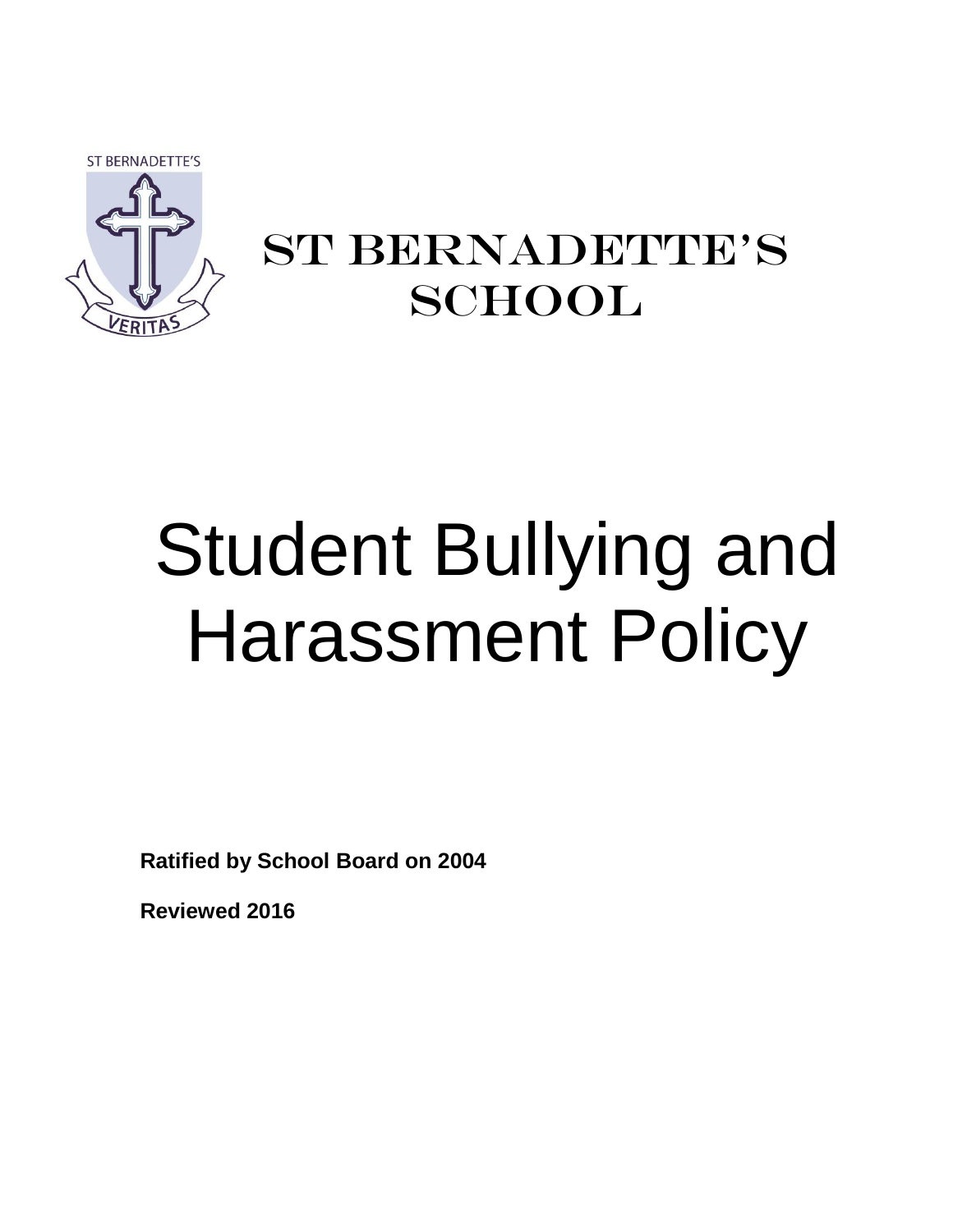## **St Bernadette's is a community alive with the values of Jesus** *Respect Truth Love Justice Hope* **We are an inclusive school creating an environment for success and happiness In life and learning.**

## **Introduction**

*'Children and young people are our present and our future. They have the right to grow and to develop their full potential physically, emotionally and spiritually. That potential is their families' and communities' responsibility to nurture and fulfil'.* South Australian Catholic Child Protection Council, Charter, 2006.

At St Bernadette's we believe that all human beings are created equally in the image of God. Through Jesus' words to 'do unto others as you would have them do unto you' and to 'love your neighbour as yourself, we are called to give witness to these Christian values.

At St Bernadette's we believe that everyone has the right to feel safe and to learn. Therefore we are committed to providing an environment in which students and staff and visitors feel safe. Everyone shares the responsibility for creating this environment and for following the procedures in this policy to maintain such an environment.

St Bernadette's School is guided by the Catholic Education SA " Policy for the Care, Wellbeing and Protection of Children and Young People" .

## **Definition**

*Bullying is repeated verbal, physical, social or psychological behaviour that is harmful and involves the misuse of power by an individual or group towards one or more persons. Cyber bullying refers to bullying through information and communication technologies.*

*Conflict or fights between equals or single incidents are not defined as bullying.*

*Harassment is behaviour that targets an individual or group due to their identity, race, culture or ethnic origin, religion, physical characteristics, gender, sexual orientation, marital, parenting or economic status, age and/or disability and that offends, humiliates, intimidates or creates a hostile environment. Harassment may be an ongoing pattern of behaviour or it may be a single act*

## **Types of Bullying and Harassment**

### **Physical**

• fighting, kicking, pushing, poking, touching, gestures **Verbal**

- name calling, put-downs, pay-outs
- offensive language
- slander (saying or writing offensive or untrue things about a person when that person is not present)
- threatening
- pressuring people to do things against their will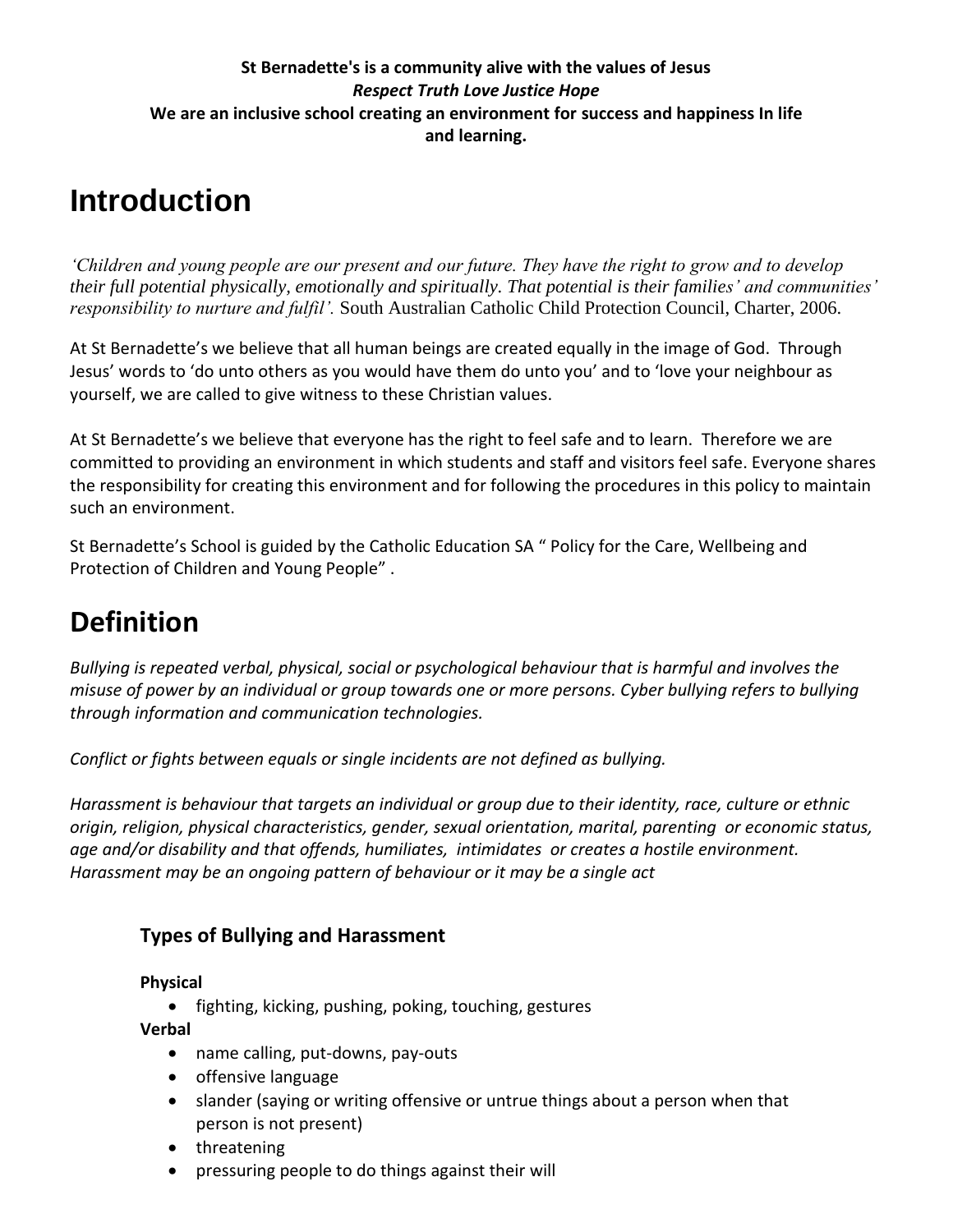#### **Social**

- ignoring, excluding, ostracising, alienating,
- making inappropriate gestures
- offensive notes or graffiti

#### **Psychological**

- spreading rumours
- dirty looks
- hiding or damaging possessions

#### **Racial**

- making degrading comments or gestures about another person's culture, background or language
- calling someone names because of their race
- telling racial jokes
- deliberately excluding individuals because of their race

#### **Sexual**

- touching or brushing against someone after being asked to stop
- unwelcome staring, whistling, gesturing or making comments about someone's body, looks or clothing
- writing and distributing rude or unpleasant comments
- telling jokes or showing reading matter or pictures that are offensive

 $\bullet$ 

## **Cyber**

- using mobile phones, computers and other electronic devices and / or services to slander, tease, make offensive remarks about individuals or groups or to make threats to other people, post inappropriate images or to otherwise cause negative effects to the well being of others
- passing on images of others without their permission via mobile phones, internet or other electronic devices that cause negative effects to the wellbeing of others
- malicious SMS and email messages

## **Rationale**

As a member of the St.Bernadette's school community you have the right:

- 1. To be and feel safe and to be treated with respect
- 2. To feel included
- 3. To be valued for yourself
- 4. To be free from harassment
- 5. To know who to go to for help
- 6. To be listened to and be heard
- 7. To know that steps will be taken to resolve problems or issues

8. To be provided with information, learning opportunities and advice about bullying and how to manage it Every member of the school community has the right to be safe and free from the attempts of others to exert unjust power over them. Therefore everyone in the community has responsibilities that will contribute to a safe and productive environment.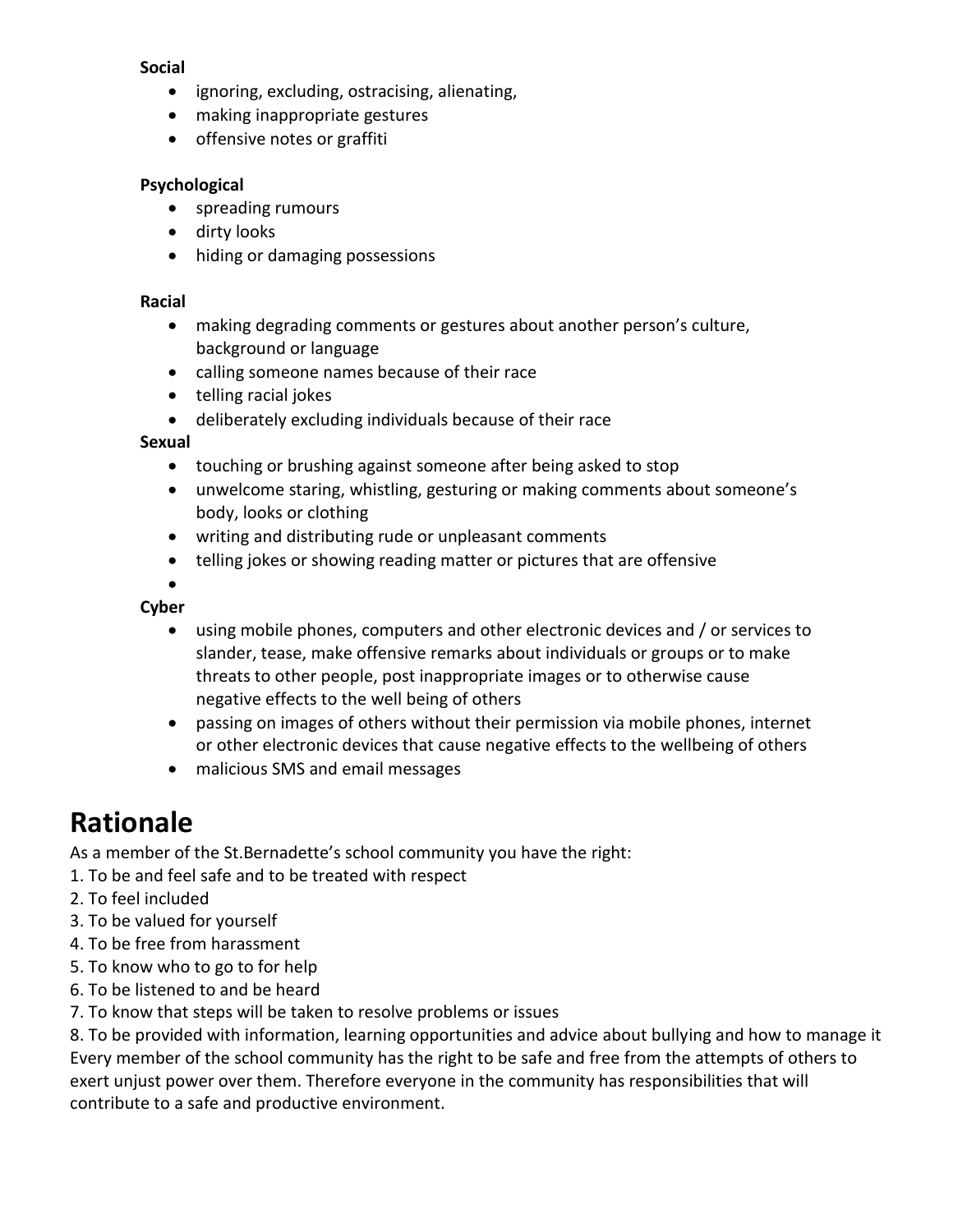## **Students**

## **If a student feels that they are being bullied, or has witnessed bullying behaviour as bystander, it is expected they will**:

- behave appropriately respecting individual differences and diversity
- tell the person to stop the behaviour
- support the person who is being bullied and request help from a teacher at the time of the incident
- report behaviour to class teacher or other staff member
- treat others with respect at all times
- be aware that if students have witnessed bullying behaviour as a bystander they are responsible for reporting the incident.

## **All Staff**

- Listen and talk to the student/s involved
- Inform students' class teacher/s
- Mediate using Restorative Practices between bully and victim and help students develop a plan.
- For repeated offences, put negotiated consequences in place for the person who has been bullying others depending on the severity and seriousness of the bullying. These may include: time out, restricted play areas, counselling, and interviews with parents, suspension or exclusion as per the Personal Responsibility Policy
- Make reports to child protection agencies when necessary
- Follow-up with students re' the plan
- All staff record incidents of bullying on Inappropriate Behaviour Record: IMS (shortcut on desktop)
- Educate students about ways to build positive relationships and strategies to deal with negative behaviours e.g., Keeping Safe : Child Protection Curriculum, Programme Achieve, introduce/remind students about St Bernadette's Grievance Flowchart.

## **Parents and Caregivers**

Support their children to become responsible citizens and to develop responsible online behaviour

### **If your child is being bullied or harassed:**

- Stay calm when they tell you about it
- Be a good listener
- Affirm that they have the right to feel safe and that you will help them
- Contact the school as soon as possible. At a negotiated time, discuss the problem first with the class teacher and if necessary follow up with the Principal
- Plan an assertive, non-violent course of action towards bullying with your child
- Rehearse with your child ways of responding to bullying
- watch for signs of bullying reluctance to go to school; unexplained injuries; extra hungry; unaccounted for money; moodiness; wanting lifts to and from the school
- If not your child, report to class teacher and child protection agency if necessary**\***

## **If your child is bullying or harassing others:**

- tell them to stop
- talk to them about why bullying is unacceptable
- discuss alternative ways of getting their needs met